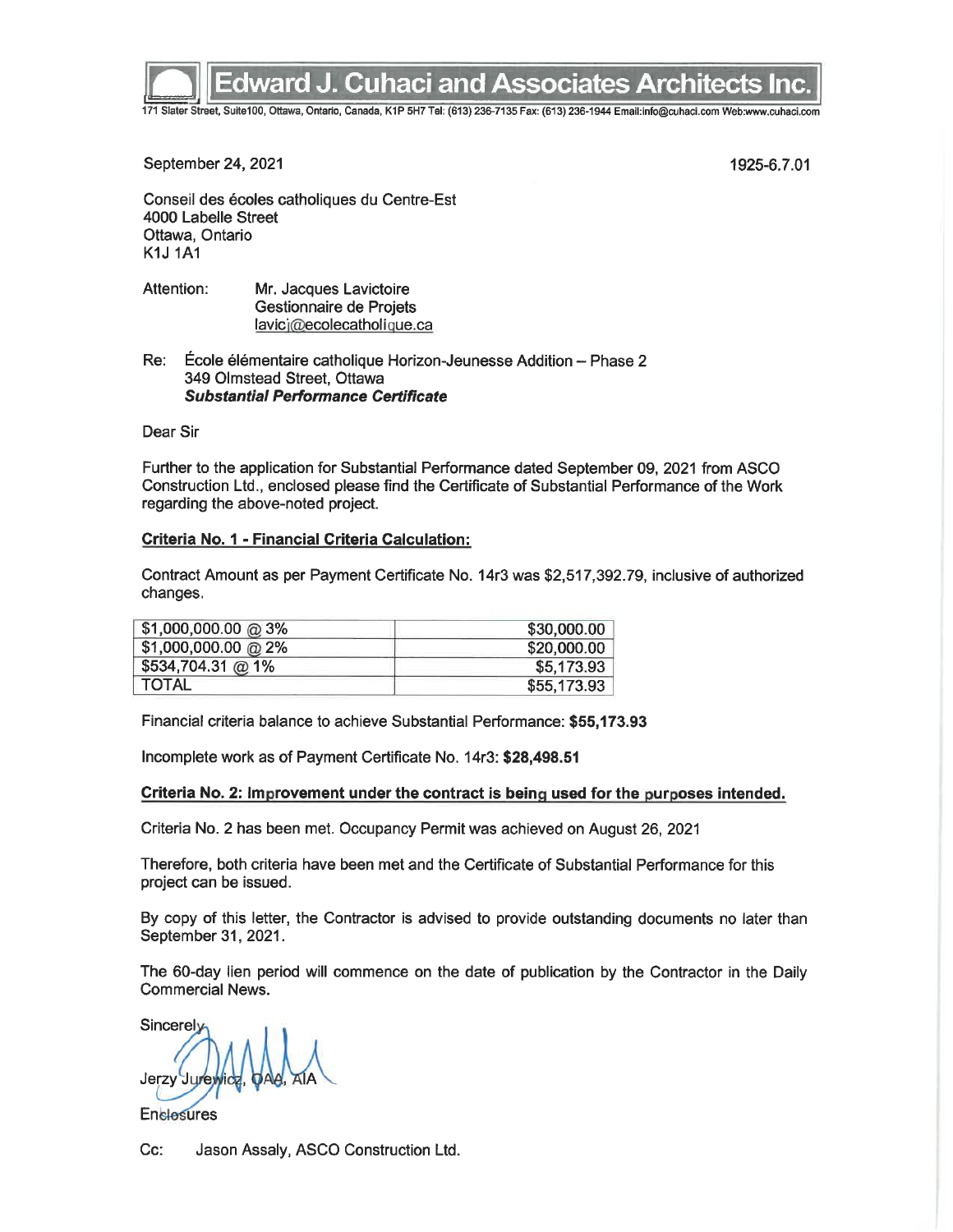### FORM<sub>9</sub> CERTIFICATE OF SUBSTANTIAL PERFORMANCE OF THE **CONTRACT UNDER SECTION 32 OF THE ACT**

**Construction Act** 

| <b>OTTAWA</b>                                                                                                                                                                                         |
|-------------------------------------------------------------------------------------------------------------------------------------------------------------------------------------------------------|
| (County/District/Regional Municipality/Town/City in which premises are situated)                                                                                                                      |
| 349 OLMSTEAD STREET, OTTAWA, K1L 7K2 ONTARIO                                                                                                                                                          |
| (street address and city, town, etc., or, if there is no street address, the location of the premises)                                                                                                |
| This is to certify that the contract for the following improvement:                                                                                                                                   |
| ÉCOLE ÉLÉMENTAIRE CATHOLIQUE HORIZON-JEUNESSE, PHASE 2                                                                                                                                                |
| (short description of the improvement)                                                                                                                                                                |
| to the above premises was substantially performed on September 09, 2021<br>(date substantially performed)                                                                                             |
| Date certificate signed: September 24, 2021                                                                                                                                                           |
| (owner and contractor, where there is no payment certifier)<br>(payment ceptible where there's one)                                                                                                   |
| Conseil des écoles catholiques                                                                                                                                                                        |
| Name of owner: du Centre-Est                                                                                                                                                                          |
| Address for service: 4000 Labelle Street, Ottawa, Ontario, K1J 1A1                                                                                                                                    |
| Name of contractor: ASCO Construction Ltd.                                                                                                                                                            |
| Address for service: 1125 Tupper Street, Unit #1, Hawkesbery, K6A 3T5 Ontario                                                                                                                         |
| Jerzy Jurewicz, OAA, AIA,<br><b>Edward J. Cuhaci and</b>                                                                                                                                              |
| Name of payment certifier (where applicable): Associates Architects Inc.                                                                                                                              |
|                                                                                                                                                                                                       |
| Address: 171 Slater Street, Suite 100, Ottawa, Ontario, K1P 5H7                                                                                                                                       |
| (Use A or B, whichever is appropriate)                                                                                                                                                                |
| ⊠<br>A. Identification of premises for preservation of liens:                                                                                                                                         |
| PART OF LOTS D, E, F, G, H, AND I REGISTERED PLAN 381 CITY OF OTTAWA                                                                                                                                  |
| (if a lien attaches to the premises, a legal description of the premises,<br>including all property identifier numbers and addresses for the premises)                                                |
| B. Office to which claim for lien must be given to preserve lien:                                                                                                                                     |
| (if the lien does not attach to the premises, a concise description of the premises, including addresses,<br>and the name and address of the person or body to whom the claim for lien must be given) |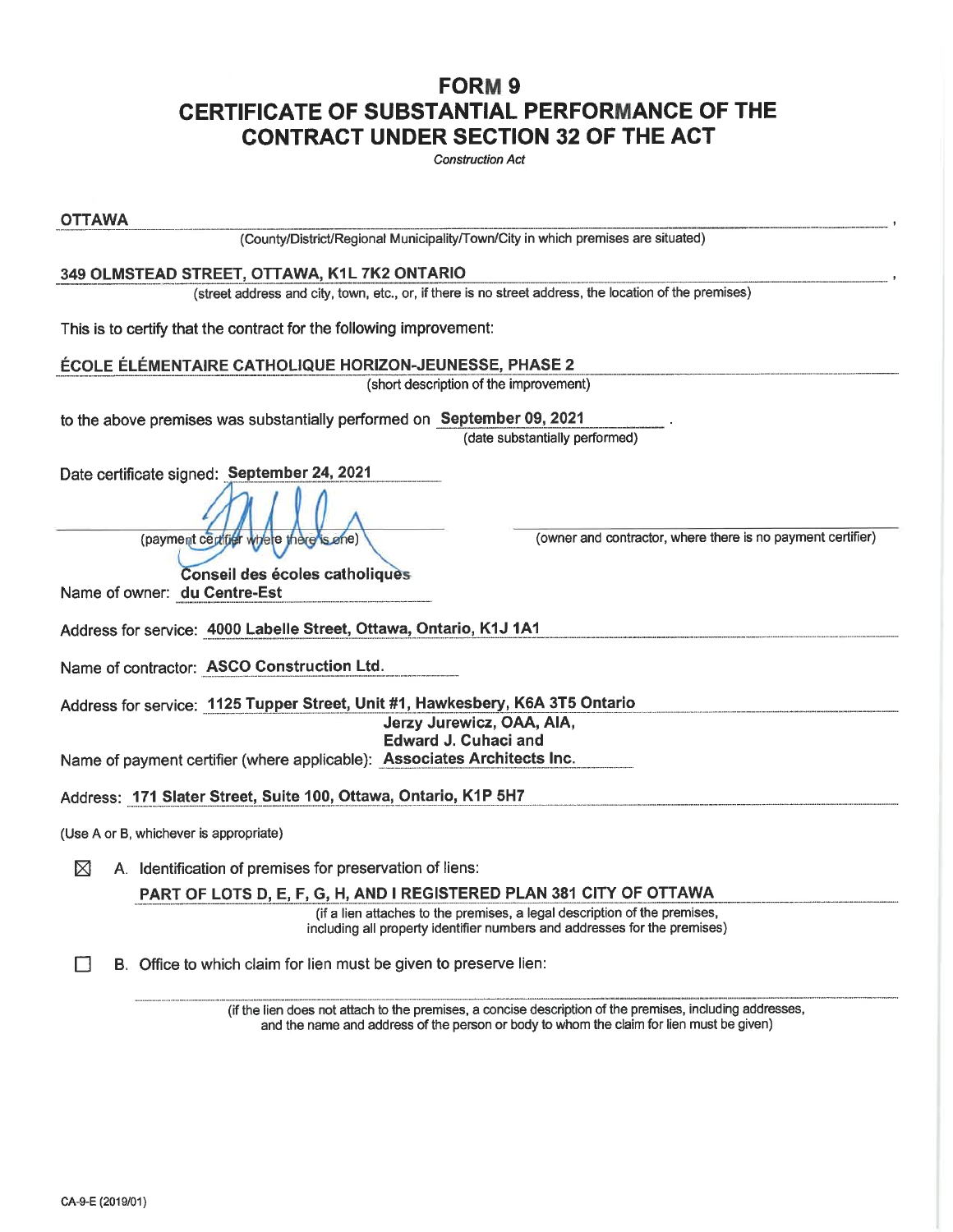|                                       | tawa                                                                                  |                                                                                                                          |                            | <b>INSPECTION REPORT</b>                                 |  |
|---------------------------------------|---------------------------------------------------------------------------------------|--------------------------------------------------------------------------------------------------------------------------|----------------------------|----------------------------------------------------------|--|
| <b>Address</b> 349 Olmstead St        |                                                                                       |                                                                                                                          | Application No. A16-007827 |                                                          |  |
|                                       |                                                                                       | <b>Owner/Builder</b> Conseil Scolaire de la Langue Francaise                                                             |                            | <b>Permit No. 1805985</b>                                |  |
| <b>Site Contact</b> Marc 613-223-2792 |                                                                                       | <b>Block No./Lot No.</b>                                                                                                 | <b>Floor</b>               | Unit No.                                                 |  |
| <b>BUILDING</b>                       |                                                                                       |                                                                                                                          |                            |                                                          |  |
| Occupancy                             |                                                                                       | <b>Inspection Passed</b>                                                                                                 |                            |                                                          |  |
| <b>MECHANICAL</b>                     |                                                                                       |                                                                                                                          |                            |                                                          |  |
| <b>PLUMBING</b>                       |                                                                                       |                                                                                                                          |                            | Water meter not installed                                |  |
| <b>INSPECTION COMMENTS</b>            |                                                                                       |                                                                                                                          |                            | <b>Order Issued</b>                                      |  |
| Horizon-Jeunesse)                     |                                                                                       | Construct a 2 storey addition and interior alterations to an existing 2 storey institutional building (Ecole Elementaire |                            |                                                          |  |
| all interior work completed           | all required documents for occupancy received<br>all occupancy requirements completed |                                                                                                                          |                            |                                                          |  |
|                                       | Occupancy permit issued see note A below                                              |                                                                                                                          |                            |                                                          |  |
|                                       |                                                                                       | Note A -- to maintain construction safety fence for at emergency exiting and path to play area                           |                            |                                                          |  |
|                                       | for final complete exterior cladding and all exterior grades                          |                                                                                                                          |                            |                                                          |  |
|                                       |                                                                                       |                                                                                                                          |                            |                                                          |  |
|                                       |                                                                                       |                                                                                                                          |                            |                                                          |  |
|                                       |                                                                                       |                                                                                                                          |                            |                                                          |  |
|                                       |                                                                                       |                                                                                                                          |                            |                                                          |  |
|                                       |                                                                                       |                                                                                                                          |                            |                                                          |  |
|                                       |                                                                                       |                                                                                                                          |                            |                                                          |  |
|                                       |                                                                                       |                                                                                                                          |                            |                                                          |  |
|                                       |                                                                                       | Inspection not ready, \$100.00 reduction to Refundable Inspection Fee (if applicable)                                    |                            |                                                          |  |
| <b>Received By</b>                    | Emailed                                                                               | Marc Bellefeuille <mbellefeuille@ascoconstruction.com></mbellefeuille@ascoconstruction.com>                              |                            |                                                          |  |
| <b>Building Official</b>              | <b>Guy Gascon</b>                                                                     | Guy.Gascon@ottawa.ca<br>Tel: 613-580-2424 Ext. 41598                                                                     |                            | Date Requested 26-Aug-2021<br>Date Completed 26-Aug-2021 |  |
|                                       |                                                                                       | Fax: 613-580-2687                                                                                                        |                            | $\sqrt{\ }$ Same                                         |  |
| Entered in MAP                        |                                                                                       | DISTRIBUTION: Central File, Inspector, Recipient                                                                         |                            | Page 1 of 1<br>June 12, 2017 v1 0 digital                |  |